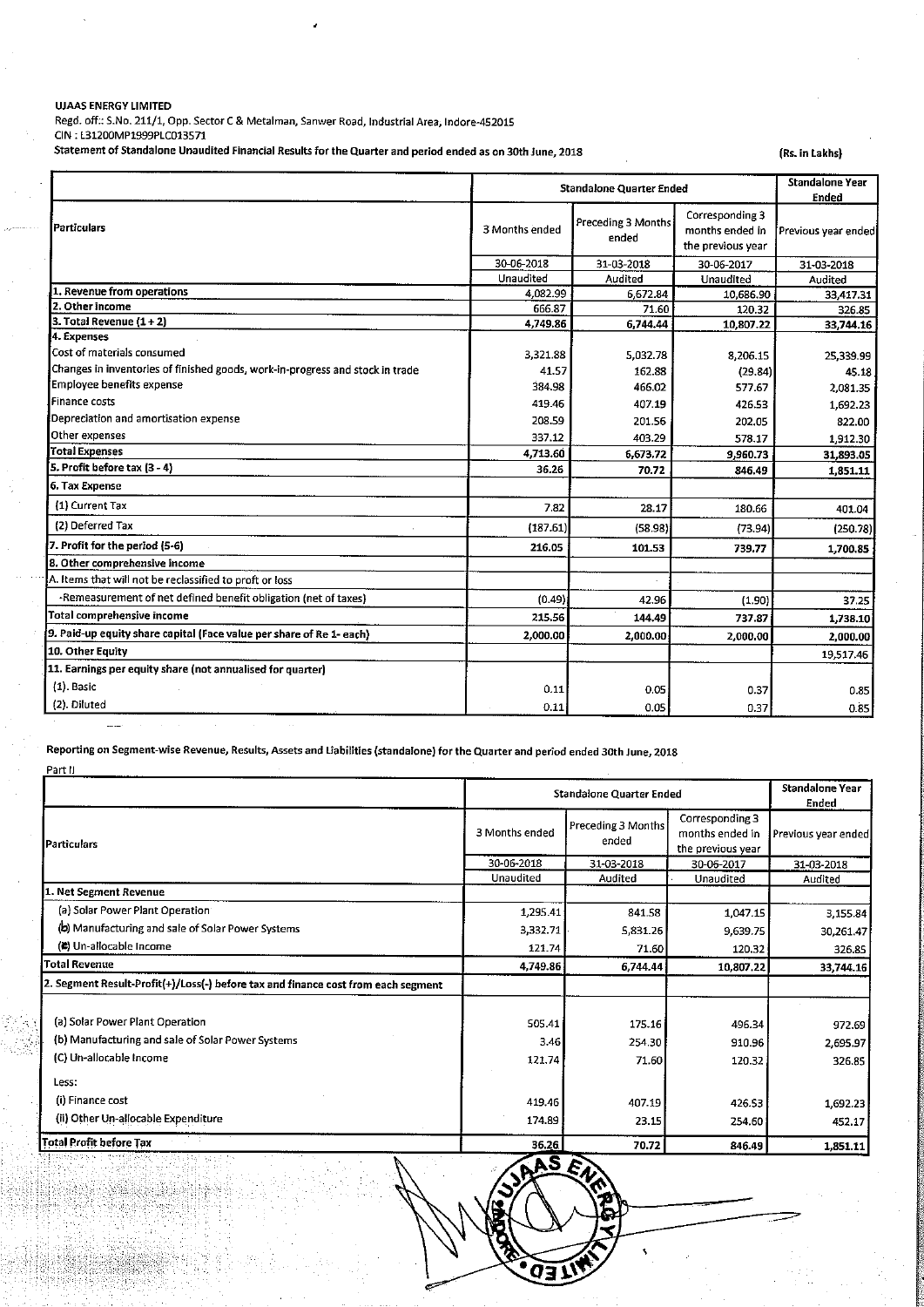| <b>3. Segment Asset</b>                           | 30-06-2018 | 31-03-2018 | 30-06-2017 | 31-03-2018 |
|---------------------------------------------------|------------|------------|------------|------------|
| (a) Solar Power Plant Operation                   | 19,232.21  | 19,141.82  | 18.640.78  | 19 14 1.82 |
| (b) Manufacturing and Sale of Solar Power Systems | 30,006.40  | 30:524.66  | 32.903.28  | 30,524.66  |
| (c) Unallocated                                   | 4,231.87   | 4,064.82   | 4.035.50   | 4,064.82   |
| <b>Total Segment Asset</b>                        | 53,470.48  | 53,731.30  | 55.579.56  | 53,731.30  |
|                                                   |            |            |            |            |
| 14. Segment Liability                             | 30-06-2018 | 31-03-2018 | 30-06-2017 | 31-03-2018 |
| (a) Solar Power Plant Operation                   | 135.92     | 135.66     | 160.27     | 135.66     |
| (b) Manufacturing and Sale of Solar Power Systems | 12.405.97  | 14.459.08  | 18,619.63  | 14.459.08  |
| (c) Unallocated                                   | 1,866.65   | 1,791.16   | 2,130.13   | 1,791.16   |
| lTotal Segment Liability                          | 14,408.54  | 16,385.90  | 20.910.03  | 16,385.90  |

Notes:

1. The statement of unaudited financial results for the quarter ended June 30, 2018 has been reviewed by the audit committee and approved by the board of directors at their respective meeting held on August 13, 2018. The statutory auditors of Ujaas Energy Limited ('the Company') have carried out limited review of above results in terms of regulation 33 of \$55! (Listing Obligations and Disclosure Requirements) regulations, 2015.

2. Figures ofthe previous periods have been regrouped and reclassified where ever necessary and feasible, in order to make them comparable.

3. The Company had evaluated and considered life time impairment on one of its financial asset i.e. renewable energy certificates, on transition date i.e. lst April 2016, considering then market trend & scenario. Subsequently, company has recognised income on sale of impaired renewable energy certificates in the quarter ended 30th June, 2018.

Date: 13.08.2018

For & on behalf of the Board of Directors Ujaas Energy Limited Anurag Mundra Place: Indore joint Managing Director<br>
Date : 13.08.2018 DIN: 00113172 n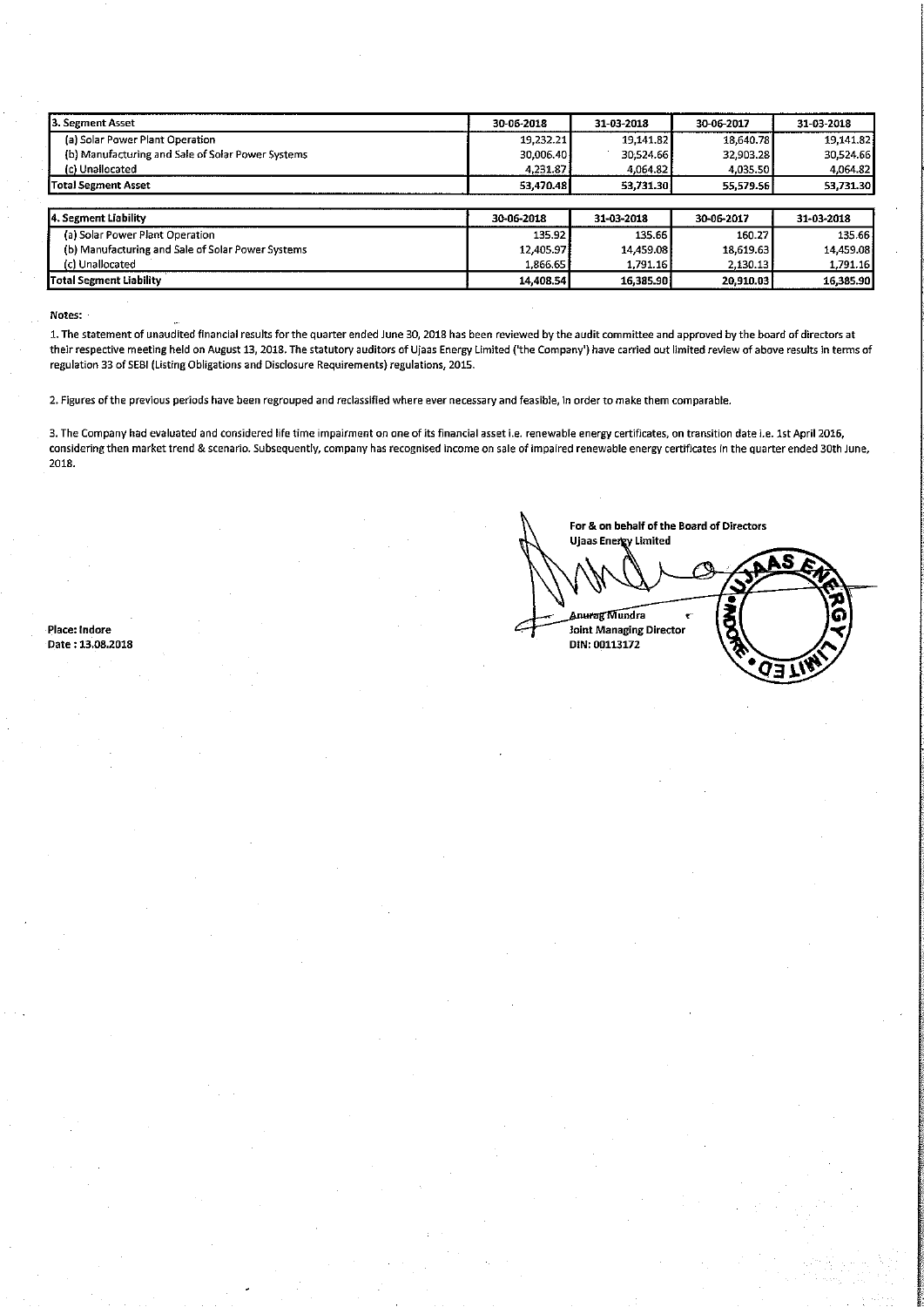. SMAK & CO '**Chartered Accountants** : 020120C

.

519, Chetak Centre Annex. RNT More, Indore -452001  $(0) +91 -9111110023$ 519, Chetak Centre Annex,<br>RNT Marg, Indore -452001<br>Ph : (0) +91-9770067763<br>(0) +91-9111110023<br>Email : associates.atishay@gmail.com Email : associates.otishay@gmoil.com

## INDEPENDENT AUDITOR'S REVIEW REPORT ,

13.08.2018

To, The Board of Directors Ujaas Energy Limited

We have reviewed the accompanying statement of Standalone Unaudited Financial Results of Ujaas Energy Limited ("the Company") for the quarter and three months ended 30<sup>th</sup> June 2018 ("the statement"), being submitted by the Company pursuant to Regulation <sup>33</sup> of SEBI (Listing Obligation and Disclosure Requirements) Regulations, 2015, as modified by Circular No. CIR/CFD/FAC/62/2016 dated July 5, <sup>2016</sup> read with Circular No. CIR/CFD/CMD/15/2015 dated November 30, 2015. Attention is drawn to the fact that the figures for the 3 months ended 31<sup>st</sup> March, 2018 as reported in this financial results are the balancing figures between audited figures in respect of the full previous financial year and ' published year to date figures up to third quarter of the previous financial year.

This statement is the responsibility of the Company's Management and has been approved by the Board of Directors and has been prepared on the basis of the related interim financial statements in accordance with the recognition and measurement principles laid down in Indian Accounting Standard'34 "Interim Financial Reporting (ind AS 34) presented there is even to reflex and accepted in India. Our relevant rules issued there under and other accounting principles generally accepted in India. Our and measurement principles that companies are Companies Act, 2013 read with<br>"(Ind AS 34) prescribed under Section 133 of the Companies Act, 2013 read with responsibility is to issue <sup>a</sup> report on these financial statements based on our review.

We conducted our review of the Statement in accordance with the Standard on Review Engagement (SRE) 2410, 'Review of Interim Financial Information Performed by the Independent Auditor of the Entity', issued by the Institute of Chartered Accountants ofIndia. This standard requires that we plan and perform the review to obtain moderate assurance as to whether the financial statement is free of material misstatement. <sup>A</sup> review is limited primarily to inquiries of company personnel and analytical procedures applied to financial data and thus provide less assurance than an audit. We have not performed an audit and accordingly, we do not express an audit opinion.

Based on our review conducted as above, nothing has come to our-attention that causes us to believe'that the accompanying statement of unaudited financial results prepared in accordance with the recognition and measurement principles laid down in applicable Indian Accounting Standard (Ind AS ) prescribed under Section 133 of the Companies Act, 2013 read with relevant rules issued there under and other accounting principles generally accepted in India and policies, has not disclosed the information required to be disclosed in terms of Regulation <sup>33</sup> of the SEBI (Listing Obligation and Disclosure Requirements) Regulations, 2015, read with Circular No. CIR/CFD/CMD/15/2015 dated November 30, <sup>2015</sup> as Regulations, 2015, read with Circular No. CINCPD/CIND/15/2016 Lines.<br>
modified by Circular No. CIR/CFD/FAC/62/2016 dated July 5, 2016 including the manner in which it is to be disclosed, or that it contains any material misstatement.